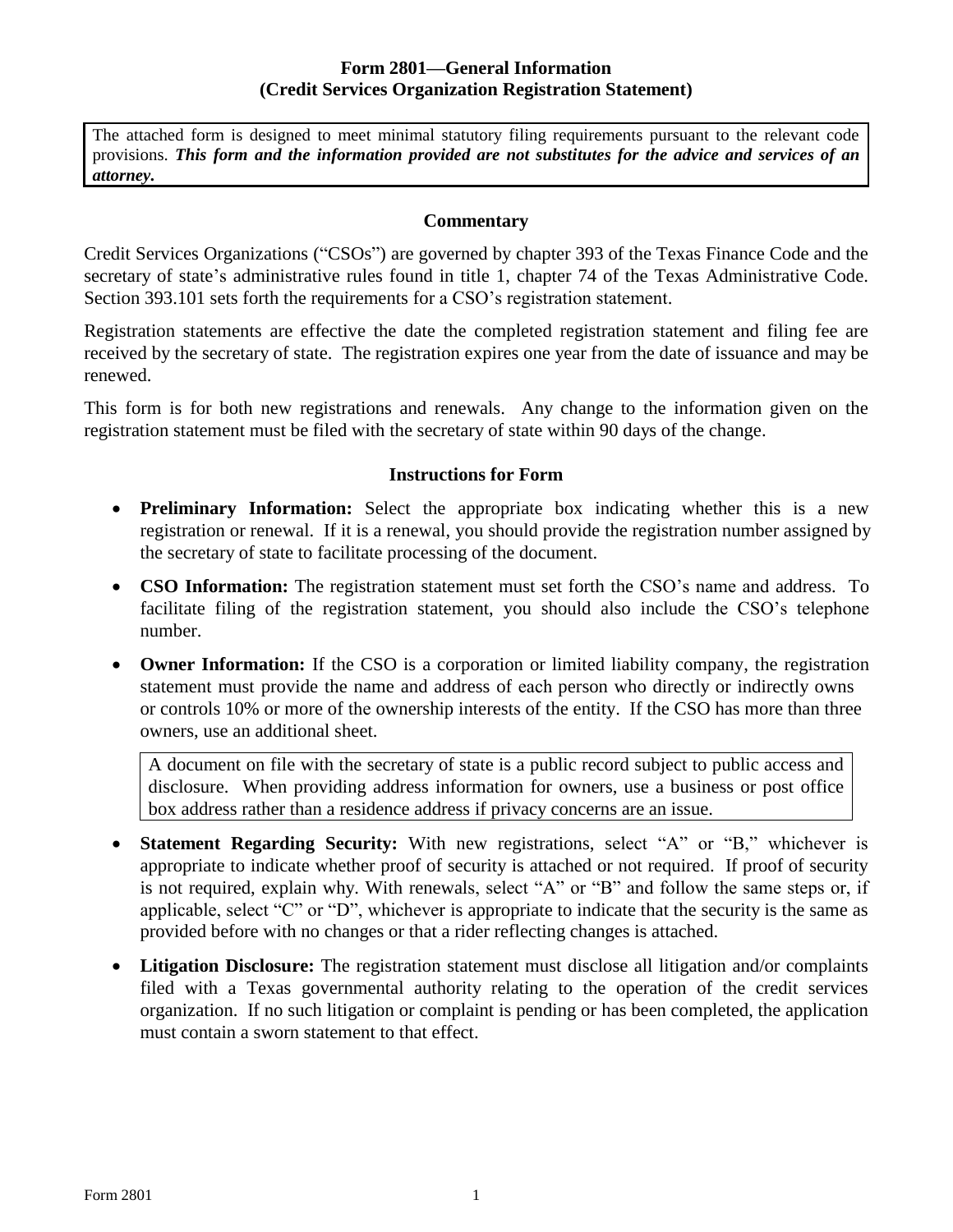**Attachments:** The following items *must* be included with the application:

### *For New Registrations*

- 1. Proof of security or a statement explaining why proof of security is not required; and
- 2. Filing fee of \$100.

### *For Renewals*

- 1. Proof of new security, continued security, or a rider reflecting any updates to existing security, or a statement explaining why proof of security is not required; and
- 2. Filing fee of \$100.
- **Execution:** If the application contains a statement that no litigation and/or complaint is pending or was filed against the CSO, a person authorized to sign on behalf of the CSO must sign and date the registration statement before a notary public or other official who has authority to administer an oath. Otherwise, although the document must still be executed by an authorized person, execution before an individual authorized to administer an oath is not required.
- **Payment and Delivery Instructions:** The filing fee for a CSO registration statement or renewal is **\$100.** Fees may be paid by personal checks, money orders, LegalEase, debit cards or American Express, Discover, MasterCard, and Visa credit cards. Checks or money orders must be payable through a U.S. bank or financial institution and made payable to the secretary of state. Fees paid by credit card are subject to a statutorily authorized convenience fee of 2.7 percent of the total fees.

The completed form, along with the filing fee and proof of security, may be mailed to Registrations Unit, P.O. Box 13193, Austin, Texas 78711-3193 or delivered to the James Earl Rudder Office Building, 1019 Brazos, 5<sup>th</sup> Floor, Austin, Texas 78701. The secretary of state will issue a certificate of registration upon filing of a completed application.

Revised 03/2021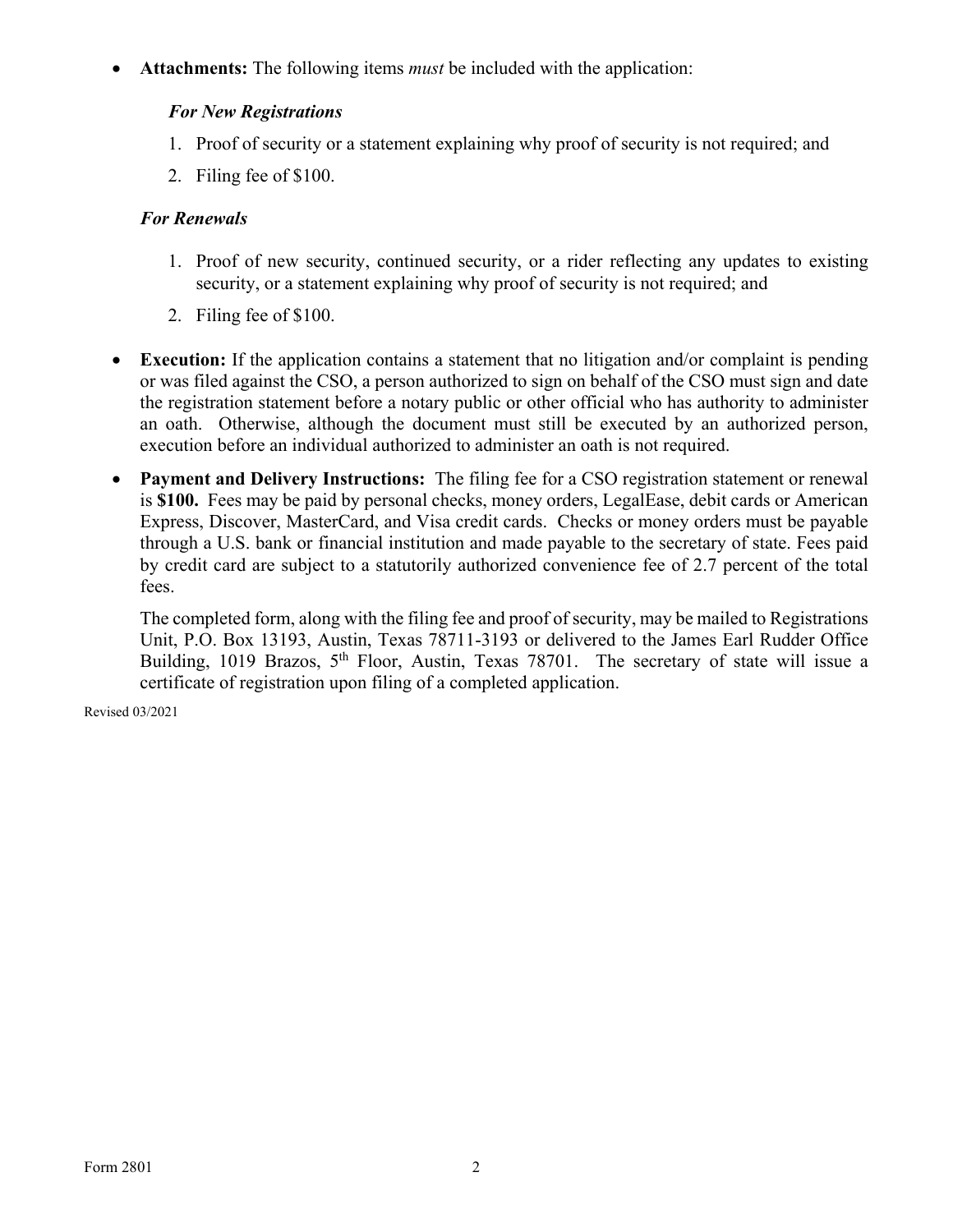| Form #2801<br>Rev. 03/2021                                                                                                                                                |                                                                                                                                                        | This space reserved for office use |     |
|---------------------------------------------------------------------------------------------------------------------------------------------------------------------------|--------------------------------------------------------------------------------------------------------------------------------------------------------|------------------------------------|-----|
| Submit to:<br><b>SECRETARY OF STATE</b><br><b>Registrations Unit</b><br>P O Box 13193<br>Austin, TX 78711-3193<br>512-475-0775<br>512-475-2815 - Fax<br>Filing Fee: \$100 | <b>REGISTRATION STATEMENT</b><br><b>FOR A CREDIT SERVICES</b><br><b>ORGANIZATION</b>                                                                   |                                    |     |
| <b>Application for New Registration</b>                                                                                                                                   | <b>Registration Number:</b>                                                                                                                            |                                    |     |
| Application for Renewal of Registration                                                                                                                                   |                                                                                                                                                        |                                    |     |
|                                                                                                                                                                           | <b>Credit Services Organization Information</b>                                                                                                        |                                    |     |
| Name:                                                                                                                                                                     |                                                                                                                                                        | Phone:                             |     |
|                                                                                                                                                                           |                                                                                                                                                        |                                    |     |
| <b>Street</b>                                                                                                                                                             | City                                                                                                                                                   | <b>State</b>                       | Zip |
|                                                                                                                                                                           | <b>Additional Locations</b>                                                                                                                            |                                    |     |
| Address:                                                                                                                                                                  |                                                                                                                                                        |                                    |     |
| <b>Street</b>                                                                                                                                                             | City                                                                                                                                                   | <b>State</b>                       | Zip |
| Address:                                                                                                                                                                  |                                                                                                                                                        |                                    |     |
| <b>Street</b>                                                                                                                                                             | City                                                                                                                                                   | <b>State</b>                       | Zip |
| Address:                                                                                                                                                                  |                                                                                                                                                        |                                    |     |
| <b>Street</b>                                                                                                                                                             | City                                                                                                                                                   | State                              | Zip |
| Name:<br><b>Mailing Address:</b>                                                                                                                                          | <b>Owner Information</b><br>If corporation or LLC, list each person who directly or indirectly owns or controls 10% or more of the governing interest. |                                    |     |
| <b>Street</b>                                                                                                                                                             | City                                                                                                                                                   | <b>State</b>                       | Zip |
| Name:                                                                                                                                                                     |                                                                                                                                                        |                                    |     |
| <b>Mailing Address:</b>                                                                                                                                                   |                                                                                                                                                        |                                    |     |
| <b>Street</b>                                                                                                                                                             | City                                                                                                                                                   | State                              | Zip |
| Name:                                                                                                                                                                     |                                                                                                                                                        |                                    |     |
| <b>Mailing Address:</b>                                                                                                                                                   |                                                                                                                                                        |                                    |     |
| <b>Street</b>                                                                                                                                                             | City                                                                                                                                                   | <b>State</b>                       | Zip |
|                                                                                                                                                                           | LIST ANY OTHER LOCATIONS AND/OR OWNERS ON A SEPARATE SHEET                                                                                             |                                    |     |